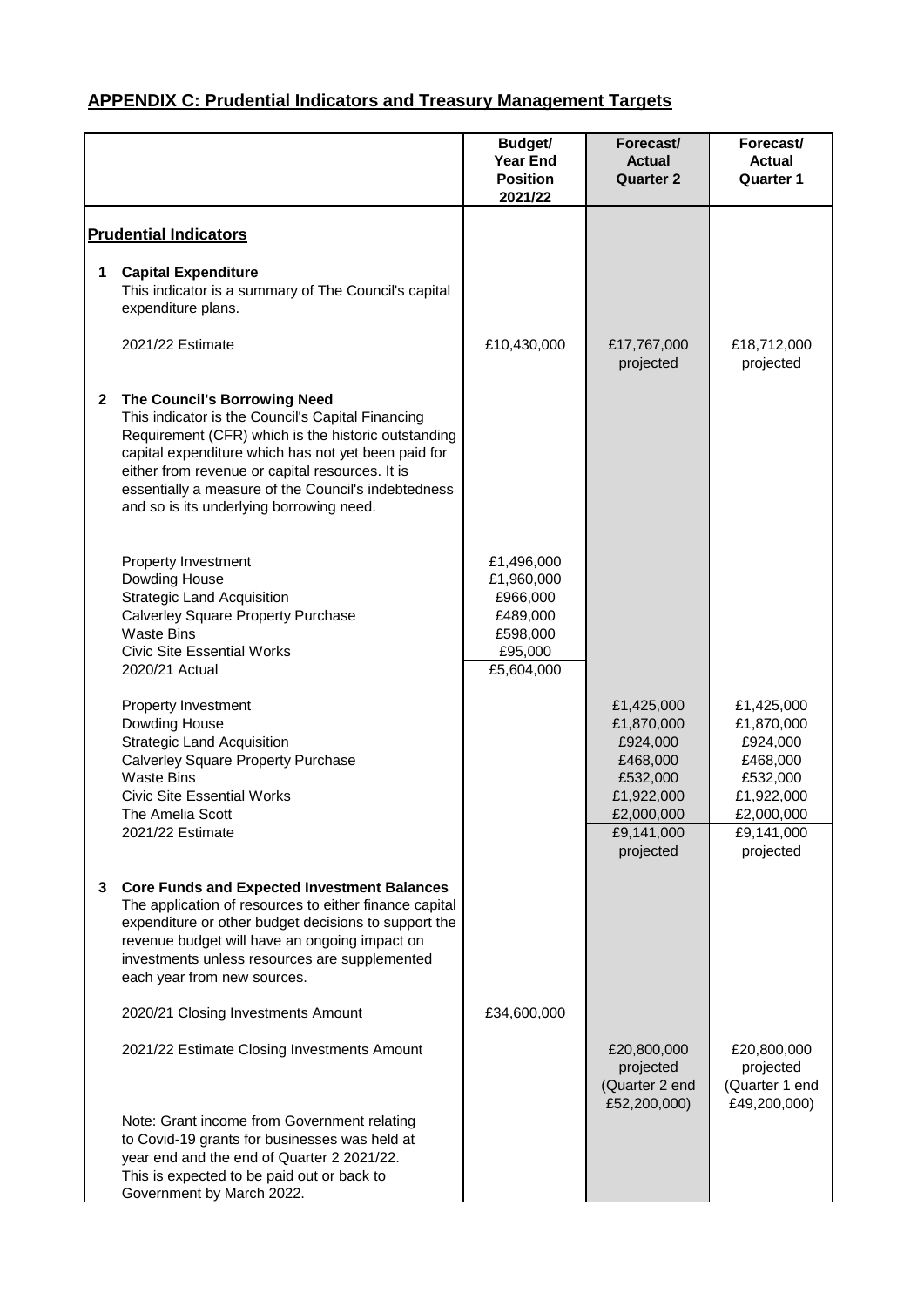| Budget/<br><b>Year End</b><br><b>Position</b><br>2021/22 | Forecast/<br><b>Actual</b><br><b>Quarter 2</b> | Forecast/<br><b>Actual</b><br><b>Quarter 1</b> |
|----------------------------------------------------------|------------------------------------------------|------------------------------------------------|
|                                                          |                                                |                                                |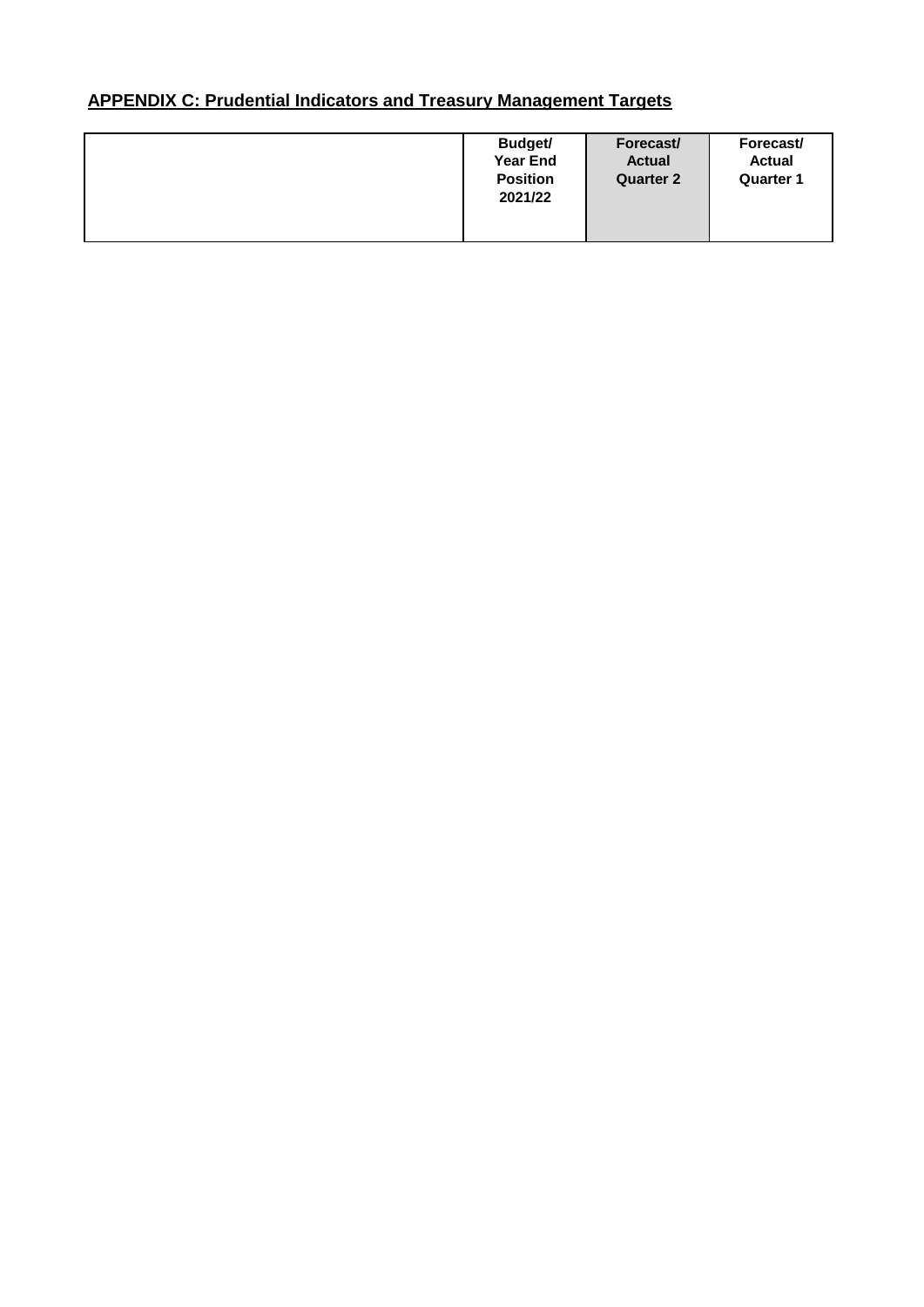|              |                                                                                                                                                                                                                                                                                                                 | Budget/<br><b>Year End</b><br><b>Position</b><br>2021/22 | Forecast/<br><b>Actual</b><br><b>Quarter 2</b> | Forecast/<br><b>Actual</b><br><b>Quarter 1</b> |
|--------------|-----------------------------------------------------------------------------------------------------------------------------------------------------------------------------------------------------------------------------------------------------------------------------------------------------------------|----------------------------------------------------------|------------------------------------------------|------------------------------------------------|
| 4            | <b>Ratio of Financing Costs to Net Revenue Streams</b><br>This indicator identifies trends in the cost of capital,<br>borrowing and long term obligation costs of net<br>investment income, against net revenue stream.                                                                                         |                                                          |                                                |                                                |
|              | Net Cost of Services Estimate<br><b>Borrowing Costs Estimate</b><br>Percentage                                                                                                                                                                                                                                  | £14,766,000<br>£0<br>0.00%                               | £15,417,000<br>£0<br>0.00%<br>projected        | £15,269,000<br>£0<br>0.00%<br>projected        |
|              | <b>Treasury Indicators</b>                                                                                                                                                                                                                                                                                      |                                                          |                                                |                                                |
| 1            | <b>Authorised Limit for External Debt</b><br>The Council is expected to set a maximum<br>authorised limit for external debt. This limit should<br>not be exceeded and is therefore calculated on the<br>basis of the worst case scenario for cash flow<br>requirements in the short term.                       |                                                          |                                                |                                                |
|              | Authorised limit for external debt<br>Other long term liabilities (S106 with repayment<br>conditions)                                                                                                                                                                                                           |                                                          | £0<br>£5,558,000                               | £0<br>£5,393,000                               |
|              | Total                                                                                                                                                                                                                                                                                                           | £25,000,000                                              | £5,558,000<br>actual                           | £5,393,000<br>actual                           |
| $\mathbf{2}$ | Operational boundary for external debt<br>The Council is required to set an operational<br>boundary for external debt. This indicates the most<br>likely maximum level of external debt for cash flow<br>requirements in the short term. This indicator may be<br>breached temporarily for operational reasons. |                                                          |                                                |                                                |
|              | Operational boundary for external debt<br>Other long term liabilities (S106 with repayment<br>conditions)                                                                                                                                                                                                       |                                                          | £0<br>£5,558,000                               | £0<br>£5,393,000                               |
|              | Total                                                                                                                                                                                                                                                                                                           | £25,000,000                                              | £5,558,000<br>actual                           | £5,393,000<br>actual                           |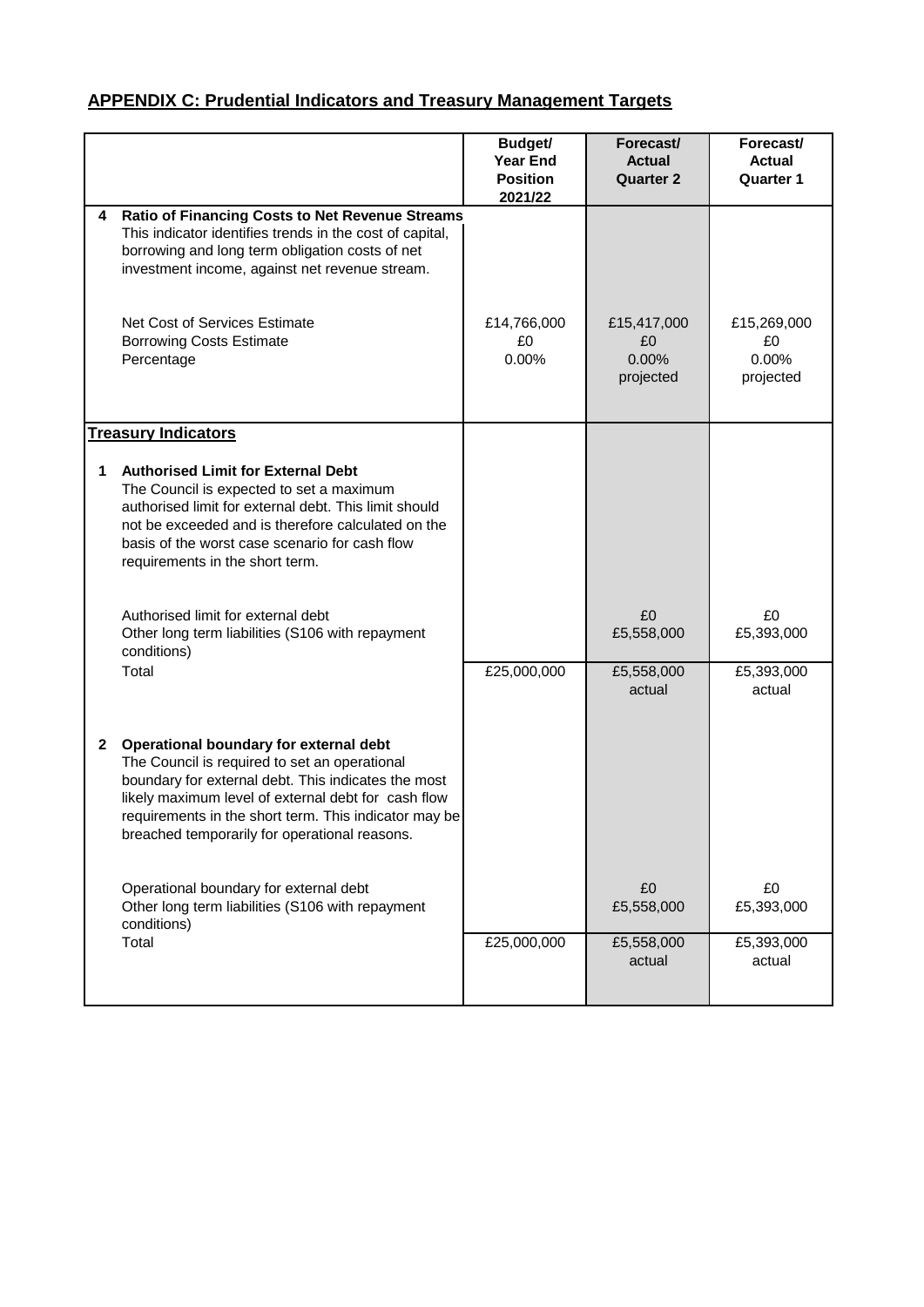|   |                                                                                                                                                                               | Budget/<br><b>Year End</b><br><b>Position</b><br>2021/22 | Forecast/<br><b>Actual</b><br><b>Quarter 2</b> | Forecast/<br><b>Actual</b><br><b>Quarter 1</b> |
|---|-------------------------------------------------------------------------------------------------------------------------------------------------------------------------------|----------------------------------------------------------|------------------------------------------------|------------------------------------------------|
|   | <b>Treasury Management Targets</b>                                                                                                                                            |                                                          |                                                |                                                |
|   | <b>Target Investment Interest Rate</b><br>Base Rate 0.10% from 19 March 2020 onwards                                                                                          | 1.35%                                                    | 0.89%<br>projected                             | 0.89%<br>projected                             |
| 2 | Longer term investment decisions<br>Made in the context of a minimum investment rate of                                                                                       | 0.75%                                                    | No long term<br>Investments<br>made            | No long term<br>Investments<br>made            |
| 3 | <b>Cash flow</b><br>Overall cash flow to be managed to achieve a nil<br>borrowing requirement although borrowing will be<br>considered an option where it is prudent to do so | Nil                                                      | <b>Nil</b>                                     | Nil                                            |